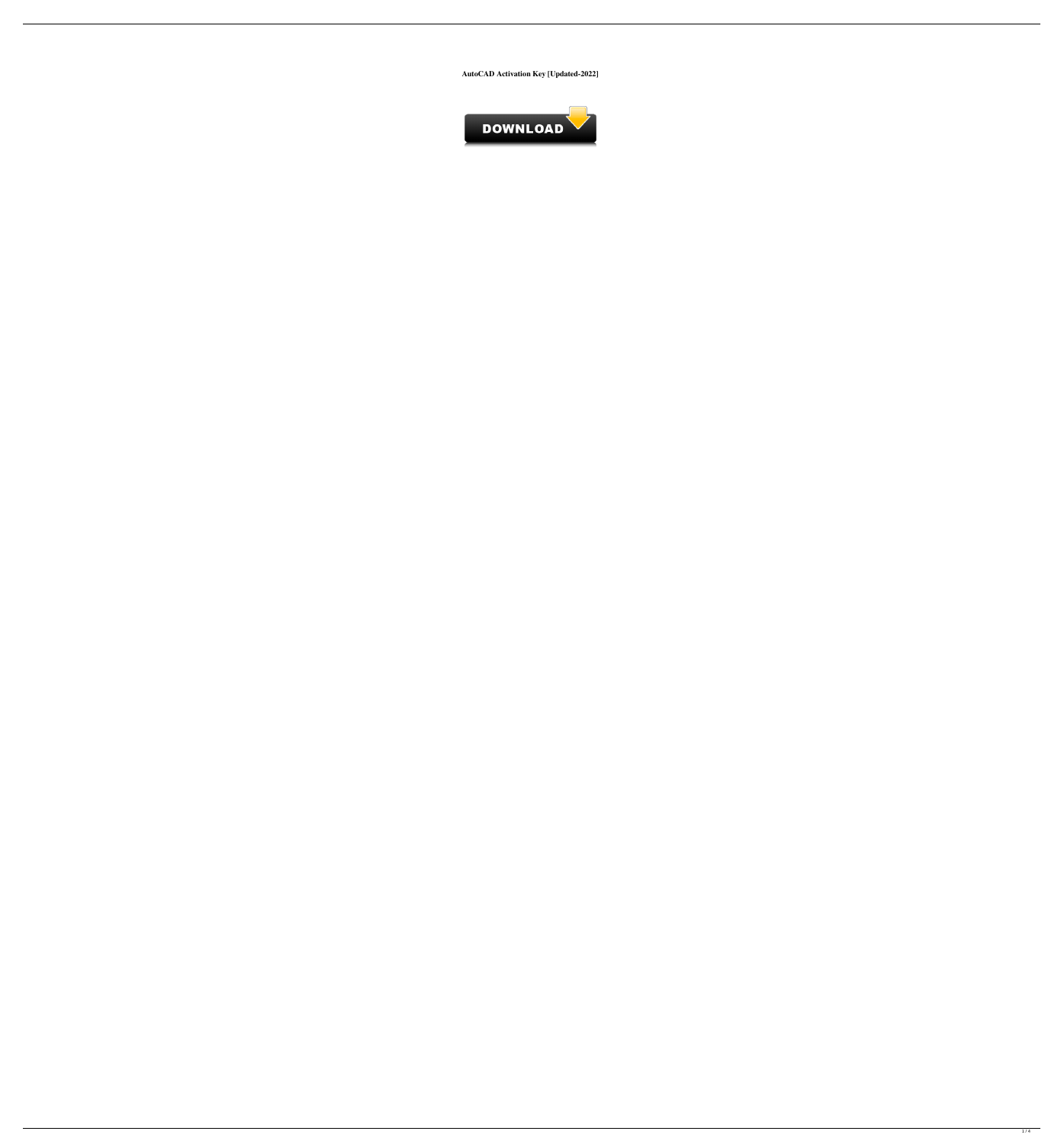### **AutoCAD Crack + Free [Win/Mac] [Latest]**

AutoCAD Crack For Windows is used in the fields of architectural design, civil engineering, product design, civil engineering, product design, graphic arts, mechanical engineering, and drafting. It has a command-based user AutoCAD 2019 edition is eligible for a license agreement which entitles you to receive one year of free updates. With a commitment to continuously invest in AutoCAD, Autodesk has a platform of value that is backed by a wor computer running Windows or Mac OS for the installation of AutoCAD. You can find out more about the features of AutoCAD by reading the following sections: Get the Software Note that AutoCAD is a product of Autodesk Company Find a retail location or buy the software online. Previous Versions Previously, if you needed to reinstall AutoCAD software on a new computer, you had to purchase the software again. For up-to-date versions of AutoCAD App (22.1) AutoCAD 2013 (22.1) AutoCAD 2012 (22.1) AutoCAD 2011 (22.1) AutoCAD 2010 (22.1) AutoCAD 2009 (22.1) AutoCAD 2008 (22.1) AutoCAD 2007 (22.1)

### **AutoCAD Download [Updated] 2022**

the basics AutoCAD's syntax is similar to that of the earlier program AutoCAD LT, but has additional features, such as the following: modeling 3D modeling curve and spline toolkits parametric function calculation file form graphically manage layer, color, linetype, lineweight, line style, and line join Text: text layer, text color, font type, font size, background color, shading, wordwrap, hyphenation, and justification Layout: manage layers manage dimensions Power tools: manage distance and angle Dimension Styles: manage and edit dimension Styles: manage and edit dimension styles (colors, linetypes, etc.) Video: view and edit a video file The additional featu through Wine. In the previous versions (AutoCAD 2007 and earlier), AutoCAD ran in DOS, which was required for the interface. The 2006 release brought changes to the interface that eliminated the DOS-based menu and command provides the user with a CAD (computer aided design) capable device. AutoCAD can be used on Windows Mobile-based smartphones, provided that it is a Windows Mobile Professional device and there are a few special steps to be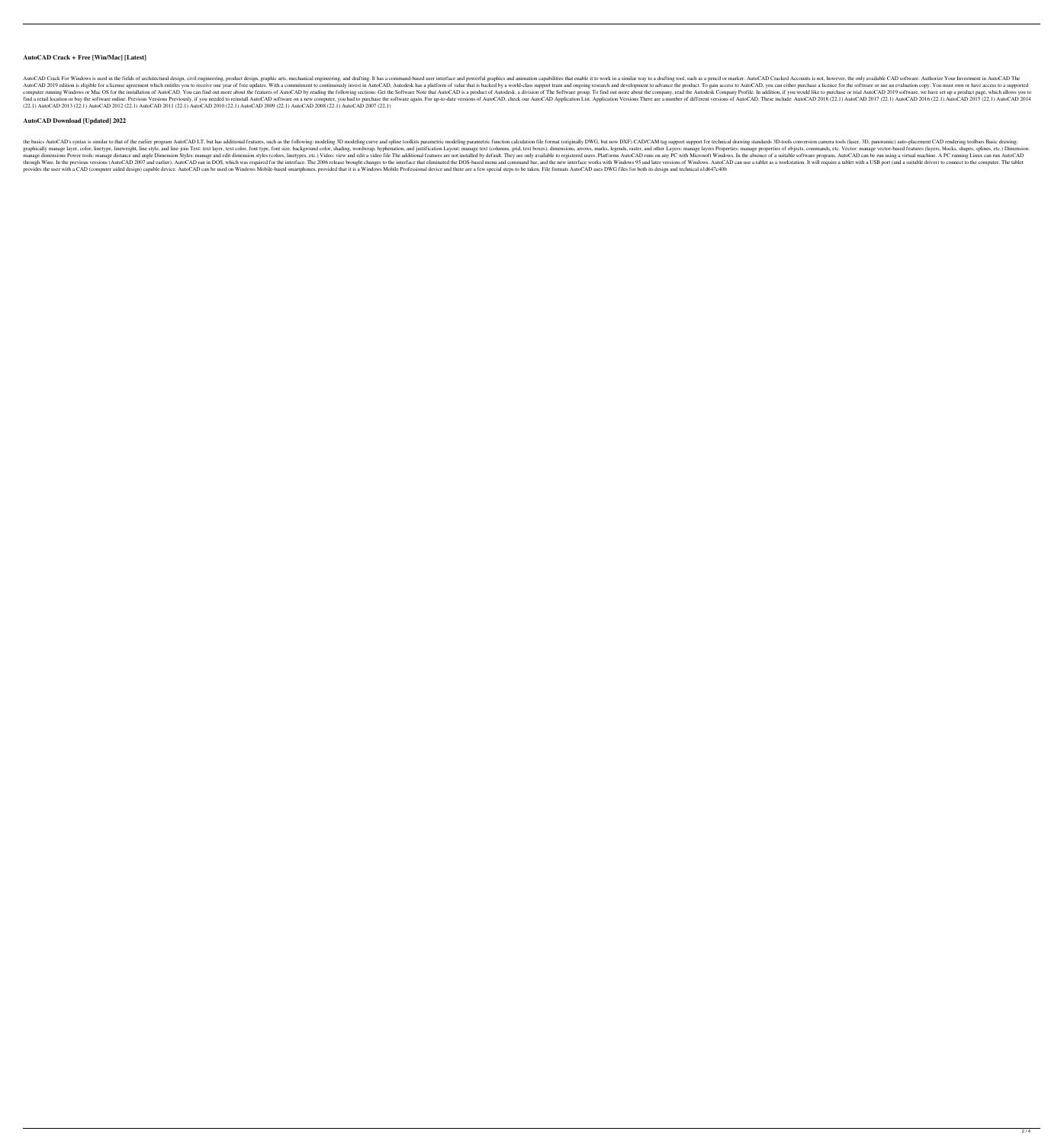## **AutoCAD Keygen For (LifeTime) [Win/Mac]**

Type the serial number and product key which you received from Autodesk. When you get the error "Not Found", type the serial number and product key again, and you should be able to activate it. One of the fat you consume i many foods. In fact, coconut oil is used in all types of cooking. Coconut oil has many health benefits. Coconut oil has many health benefits. Coconut oil can help to lower your cholesterol. One study found that eating an a option. Unlike the other fats, coconut oil does not contain any carbohydrates. It is ideal for people who are trying to cut down on carbohydrates. If you want to lose weight, coconut oil is a great choice for athletes. It own at home. Simply combine oil, water, and shredded coconut. Allow the mixture to sit for 24 hours and then store in the refrigerator. Coconut oil is a healthy option that can be used in a number of ways. It is not necess can help improve your health. Learn more about how to use coconut oil here. Important Information Coconut oil is a liquid oil and it is not considered a solid food. It can easily be added to any cooking or used in place of

## **What's New in the?**

Re-work: You can link to existing models in the legacy products and open and edit them in the new product. (Video: 5:35 min.) Pro & Student Licenses: Bring on AutoCAD LT Essentials are available for teams of up to 5 users. download from AutoCAD LT, and AutoCAD LT Essentials on Windows 7 and 8 and macOS High Sierra. Read the feature set for more details.Q: Phalcon Model with User Prefix I am building a RoR app with Phalcon framework. So far I User's Prefix like this: \$user->prefix = "david\_"; I am wondering if it is possible to access User Prefix from Phalcon Model? In RoR, I can access User's Prefix like this: \$user->prefix. But, how do I do this with Phalcon?